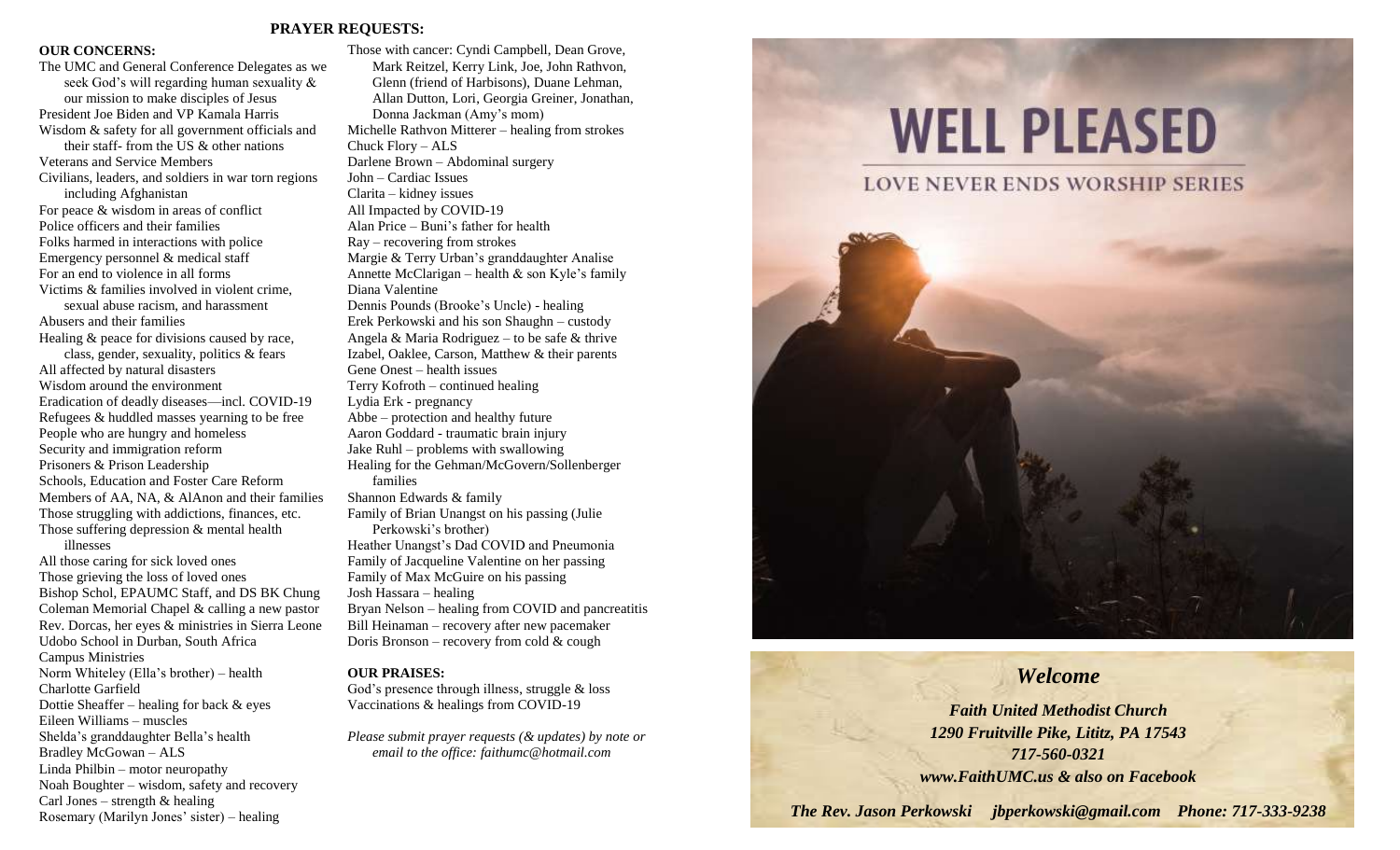## *Faith United Methodist Church*



#### **January 9, 2022 at 10:30 AM – Baptism of the Lord**

**ELCOME:** We gather together to worship God: The Father, The Son, & the Holy Spirit. We celebrate that The Holy Spirit came upon Jesus at his Baptism anointing him and reminding us that he is the only begotten Son of the Father who came into the world to save us. You are welcome in this space to celebrate this miracle no matter who you are; from where you have come; what experiences, struggles or gifts you bring; or the questions, doubts & beliefs you carry. We are so glad you are here! *W*

#### **OUR OFFERINGS OF PRAYERS, PRESENCE, GIFTS, SERVICE & WITNESS**

*There are offering plates by the doors to the sanctuary and the altar. You may also give online or by mail.*

**GREETINGS & ANNOUNCEMENTS Michelle Bame & Pastor Jason**

*If you're worshipping online, please 'sign in' by commenting on the video & post prayer requests, too.*

#### **A TIME FOR CENTERING & PRAYER**

**\*CALL TO WORSHIP Pastor Jason & God's People**

The Father's voice bears witness to the Son. **God has shown himself to us.**

The Son bows his head beneath the waters of the Jordan. **God has shown himself to us.**

Christ submits to John's baptism and frees us from slavery. **God has shown himself to us.**

God's love is seen to the end of the world. **God has shown himself to us.**

Posted on the Lutheran Church of Australia's Sunday by Sunday website. Reposted:<https://re-worship.blogspot.com/2011/12/responsive-litany-baptism-of-jesus.html>

| *HYMN                   | Spirit of the Living God                                                | <b>UMH</b> #393 (Repeat 2x) |
|-------------------------|-------------------------------------------------------------------------|-----------------------------|
| <b>SCRIPTURE LESSON</b> | Luke 2:41-51<br>This is the Word of the Lord $-$ Thanks be to God!      | <b>Alex Drolet</b>          |
| *HYMN                   | I Was There to Hear Your Borning Cry                                    | <b>TFWS #2051</b>           |
| <b>SCRIPTURE LESSON</b> | Luke 3:15-22<br>This is the Word of the Lord — <b>Thanks be to God!</b> | <b>Alex Drolet</b>          |
| <b>CHILDREN'S TIME</b>  |                                                                         | <b>Michelle Bame</b>        |
| *HYMN                   | The Church's One Foundation                                             | UMH #545 v. 1, 2, 4 & 5     |
|                         | THE PRAYERS OF GOD'S PEOPLE & THE LORD'S PRAYER                         | <b>UMH #895</b>             |
| <b>SCRIPTURE LESSON</b> | Isaiah $43:1-7$<br>This is the Word of the Lord $-$ Thanks be to God!   | <b>Alex Drolet</b>          |

| *HYMN                                  | Down to the River to Pray                                                                                       | $W&S$ #3164 v. 1, 2, 5 |  |
|----------------------------------------|-----------------------------------------------------------------------------------------------------------------|------------------------|--|
| <b>SCRIPTURE LESSON</b>                | Acts 8:14-17<br>This is the Word of the Lord $-$ Thanks be to God!                                              | <b>Alex Drolet</b>     |  |
| <b>SERMON</b>                          | <b>Well Pleased</b>                                                                                             | <b>Pastor Jason</b>    |  |
| *HYMN                                  | Breathe on Me, Breath of God                                                                                    | UMH $\#420$            |  |
| <b>BENEDICTION &amp; SENDING FORTH</b> |                                                                                                                 |                        |  |
| * You are invited to stand             |                                                                                                                 |                        |  |
|                                        | <b>Worship Music:</b> Jody & Anthony Wiker and the Worship Choir<br>Audio / Visual Technology: Dennis Meck, Sr. |                        |  |

**Pastor:** The Rev. Jason Perkowski **Ministers:** The People of God

**PRE-REGISTRATIONS are appreciated when attending in person. Walk-ins may register at door.**  Register at:<https://forms.gle/EezjoRzcX1uC5NGn7>*.* **WORSHIP SERVICES ARE ALSO BROADCAST on Facebook & our website.**

**OFFICE COMMUNICATION:** Hours vary, so please contact us directly to see when we are available. Messages left on the office phone, 717-560-0321 or email: [faithumc@hotmail.com,](mailto:faithumc@hotmail.com) will be checked throughout the week. In case of an emergency contact Pastor Jason at 717-333-9238 or [jbperkowski@gmail.com.](mailto:jbperkowski@gmail.com)

**COVID PROTOCOLS:** The 7-day daily average in Lancaster County of COVID is **957 new cases and 3 new deaths.** Only **55%** of our county **is vaccinated. So, please distance and wear a mask** inside the building & throughout the Worship Service (esp. as you enter, exit & sing). We are *NOT* currently turning anyone away for not wearing a mask, but **ask you to consider the needs of those who are at high risk.**

**JUNIOR CHURCH BY ZOOM VIDEO CHAT – SUNDAYS AT 9 AM for 3 year old-4 th grade kids.** We send families the Zoom link and other resources—*contact the office if interested*. Thank you to those who volunteered to teach or be an aide. With the number of Covid cases rising, we have decided to continue with Junior Church via Zoom for now. We will reconsider in person classes as the numbers come down.

**YOUTH GROUP, SUNDAYS, 5-7 PM** at Faith UMC.  $5<sup>th</sup>$ -12<sup>th</sup> graders are invited. **Youth go to Gretna Glen Camp on Jan. 16, Feb 20 and March 20 from 2:30-6pm. Please preregister for camp by TONIGHT.**

**CHATTING CLUB: MONDAYS AT 7 PM BY ZOOM – This week's topic:** "The Prophetic Leadership of Archbishop Desmond Tutu" Our lesson memorializes South African Archbishop Desmond Tutu, who died Sunday, December 26, at age 90. He is being remembered for his role in dismantling the system of apartheid and efforts to build a more just society, based on the biblical principle that every person is made in the image of God and worthy of honor and dignity. We will explore how we can face difficult challenges with hope and joy, rooted in our faith, just as he did.

<https://us02web.zoom.us/j/86190453518?pwd=cEVDeDljeThaaWVlYjlQWmZjTm5oUT09>